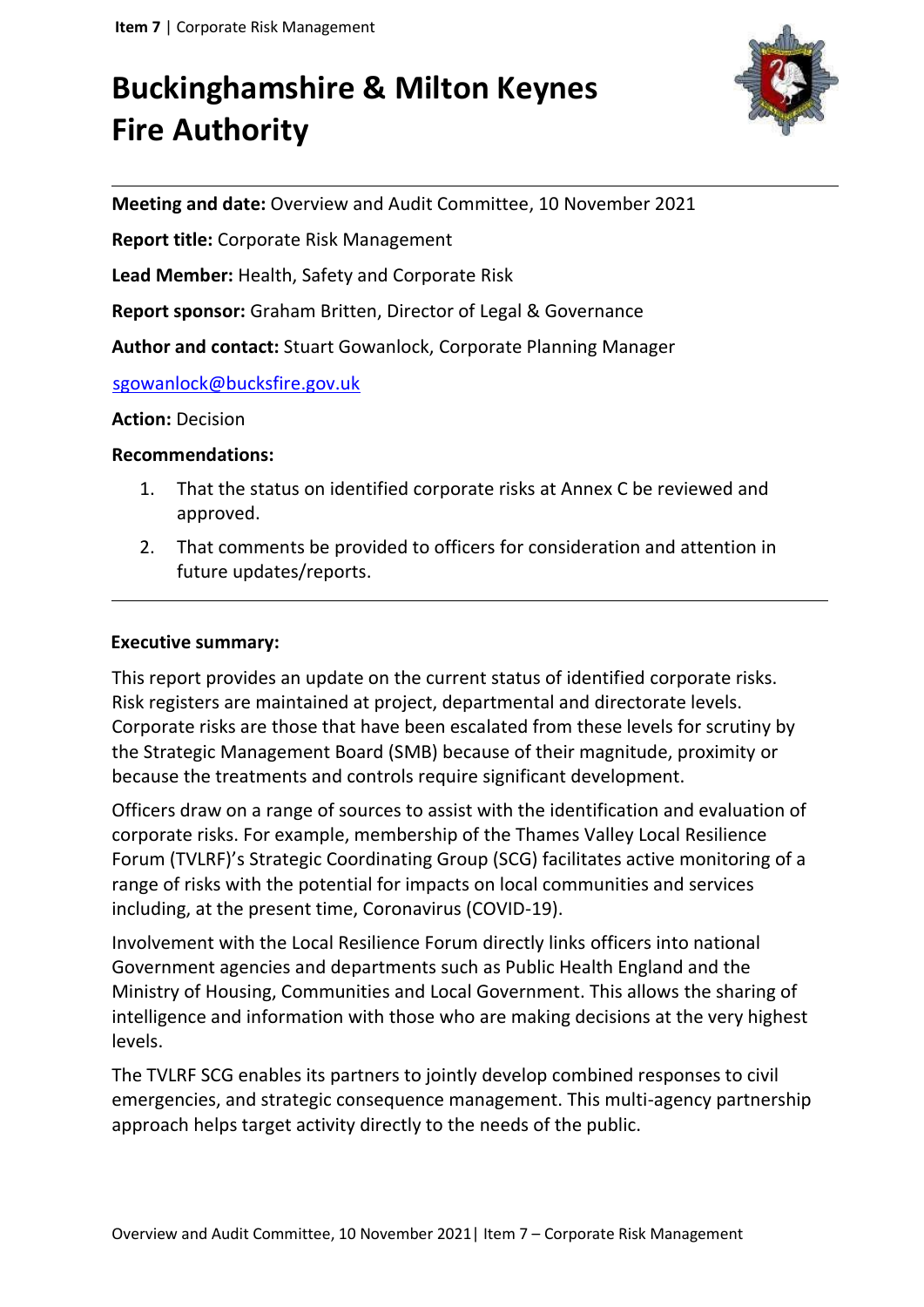The Corporate Risk Register was last reviewed by the Overview and Audit Committee at its 21 July 2021 meeting. Since then, it has been subject to regular review by the Performance Monitoring Board (PMB), at which all the directorate and departmental risk registers are reviewed, and by SMB at its monthly meetings. Also, Lead Members have been consulted during the evaluation process for risks falling within their portfolios of responsibility.

Following the review, debate and decisions made at the 21 July Overview and Audit Committee meeting:

- the EU transition risk was transferred from the Corporate Risk Register to the Prevention, Response and Resilience Risk Register for continued monitoring by officers; and,
- A Climate Change Action Plan has been prepared (shown at agenda item 12), which sets out how the Authority will respond to climate change through:
	- o Adaptation optimising Buckinghamshire Fire and Rescue Service's response to extreme weather events such as flooding and wildfires;
	- o Mitigation taking action to reduce its own carbon emissions, while encouraging its staff and communities to do the same.

Also, since the last Overview and Audit Committee review:

- The staff availability risk has been reviewed and updated to reference the upcoming firefighter recruitment initiative (see page 2 of Appendix 3)*;*
- The potential impact of the Government's increase to National Insurance costs has been considered in relation to the funding and savings risk. Currently this is considered likely to be neutral due to an offsetting Government grant provision. The timing and scope of the upcoming Comprehensive Spending Review is also confirmed (see page 4 of Appendix 3);
- The Information Management and Security risk has been updated to reflect recent national threat assessments and measures taken to raise staff awareness of potential threats including online training requirements (page 6 of Appendix 3);
- The Covid-19 resurgence risk updated to reflect the resumption of activities paused or scaled back, together with measures in place to control risks to the public and Service staff (page 8 of Appendix 3); and,
- The latest position in relation to the impact of the McCloud / Sargeant rulings on the administration of firefighter pension schemes included (page 10 of Appendix 3).

The current distribution of corporate risks relative to probability and potential impact is shown at Appendix 1.

Changes to the corporate risk ratings over the last year are shown at Appendix 2.

Detailed assessments of identified corporate risks are shown in the Corporate Risk Register at Appendix 3.

The next Overview and Audit Committee review is scheduled for 16 March 2022.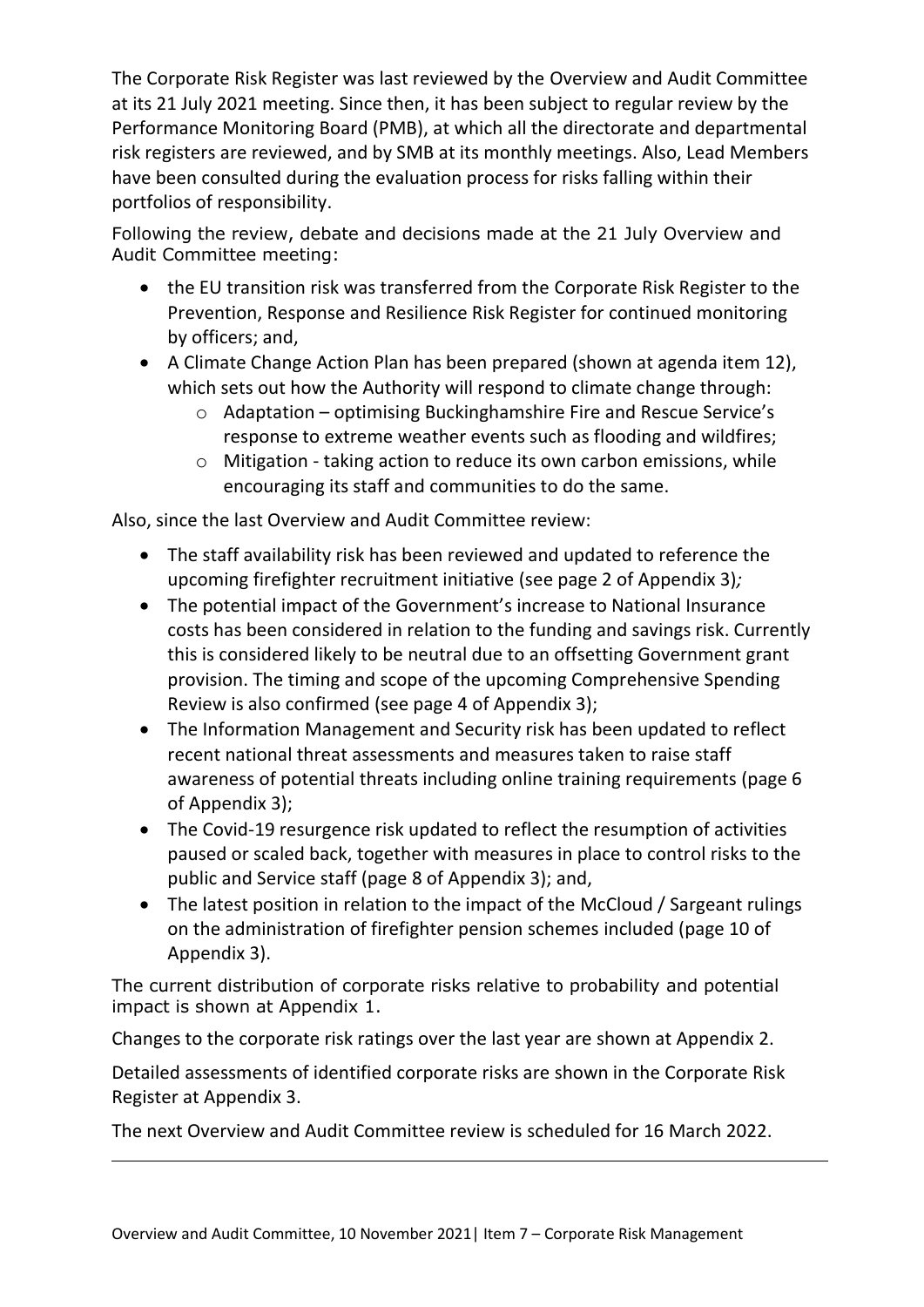# **Financial implications:**

No direct financial implications arising from the presentation of this report. It is envisaged that the further development of the Authority's corporate risk management framework will be undertaken from within agreed budgets.

# **Risk management:**

The development, implementation and operation of effective corporate risk management structures, processes and procedures are considered critical to assure continuity of service to the public, compliance with relevant statutory and regulatory requirements and the successful delivery of the Authority's strategic aims, priorities and plans.

# **Legal implications:**

None directly arising from this report. Any legal consequences associated with the crystallisation of individual risks are detailed in the Risk Register report at Appendix 3.

Within the role description of a Lead Member is a requirement 'to attend the Overview and Audit Committee, at its request, in connection with any issues associated with the portfolio which is the subject of scrutiny'

# **Privacy and security implications:**

None directly arising from the presentation of this report. However, potential risks to privacy and security together with mitigating actions are captured within applicable risk evaluations.

# **Duty to collaborate:**

The potential to share corporate risk intelligence with neighbouring fire and rescue services and other relevant agencies will be considered. Buckinghamshire and Milton Keynes Fire Authority already participates in the multi-agency Thames Valley Local Resilience Forum which produces a Community Risk Register which is among the sources used to identify potential risks to the Authority.

# **Health and safety implications:**

Development of the framework does not impact directly on the legal compliance to health and safety, however if risks are not appropriately identified or evaluated then this may present Health and Safety risks.

#### **Environmental implications:**

None directly arising from the presentation of this report. However, potential environmental implications together with mitigating actions are captured within applicable risk evaluations.

#### **Equality, diversity, and inclusion implications:**

No direct implications from the presentation of this report. However, risks to achieving the Authority's equality, diversity and inclusion objectives or compliance with relevant statutes or regulations are identified assessed and managed via this process and are currently monitored within the HR Risk Register.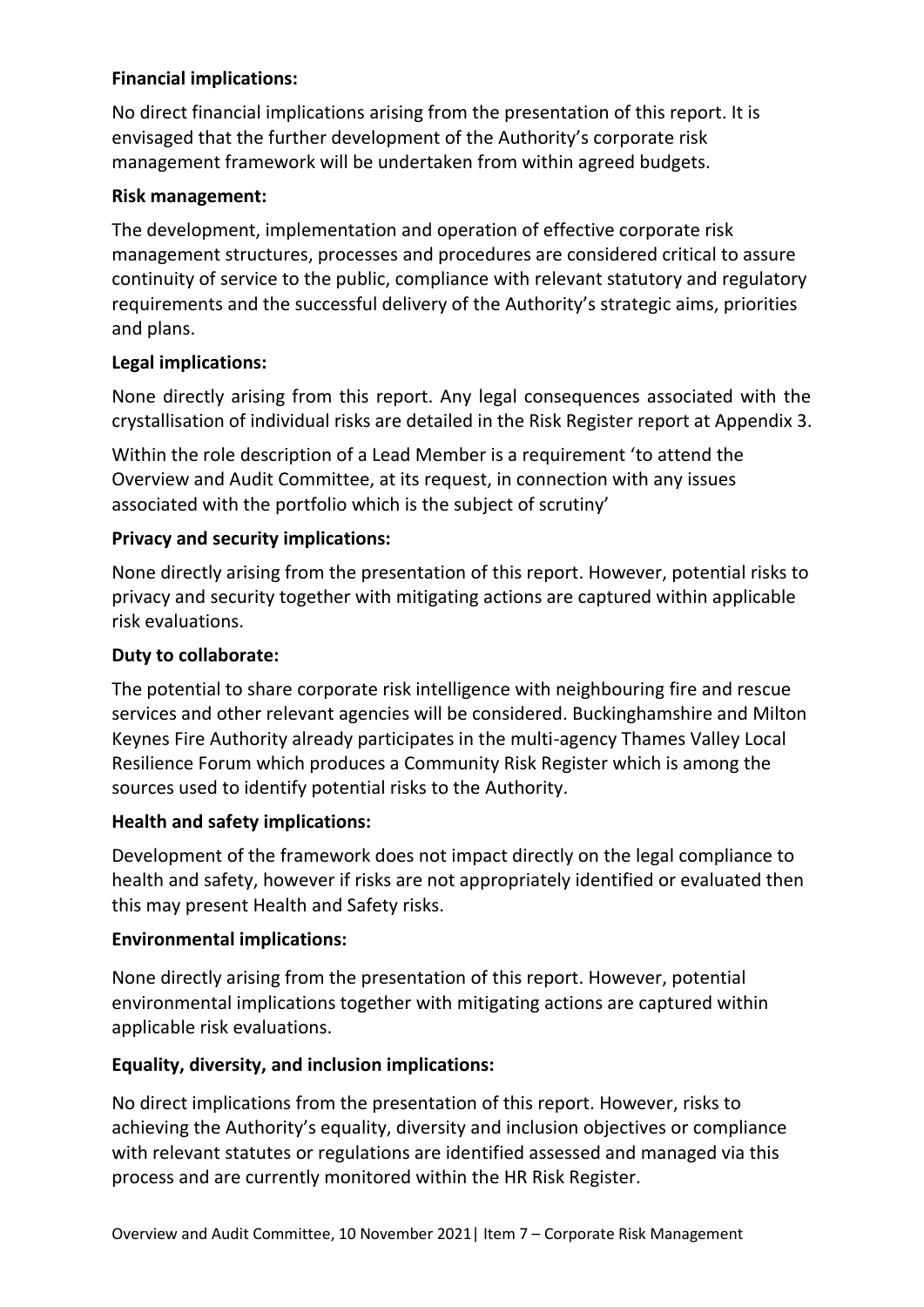# **Consultation and communication:**

Senior managers and principal officers are key stakeholders in the development of the corporate risk management framework and have an active role in this at every stage as well as in ongoing identification, evaluation and monitoring of corporate risks. The Lead Member is also be involved in the development of the framework with particular responsibility for determining the reporting arrangements for the Authority.

# **Background papers:**

The current Corporate Risk Management Policy was approved at the 24th March 2021 Executive Committee:

# <https://bucksfire.gov.uk/documents/2021/03/ec-240321-item-5.pdf/>

CFA Members were last updated on the status of the Authority's Corporate Risks at the 21 July [2021](https://bucksfire.gov.uk/documents/2021/07/oa-item-13-210721.pdf/) Overview & Audit Committee.

| <b>Appendix</b> | Title                                                  | <b>Protective Marking</b> |  |  |  |
|-----------------|--------------------------------------------------------|---------------------------|--|--|--|
| $\mathbf{1}$    | Distribution of Corporate Risks at 19 October<br>2021. | <b>None</b>               |  |  |  |
|                 | 12 Month View of Changes to Corporate Risks            | None                      |  |  |  |
| 3               | Corporate Risk Register Report                         | <b>None</b>               |  |  |  |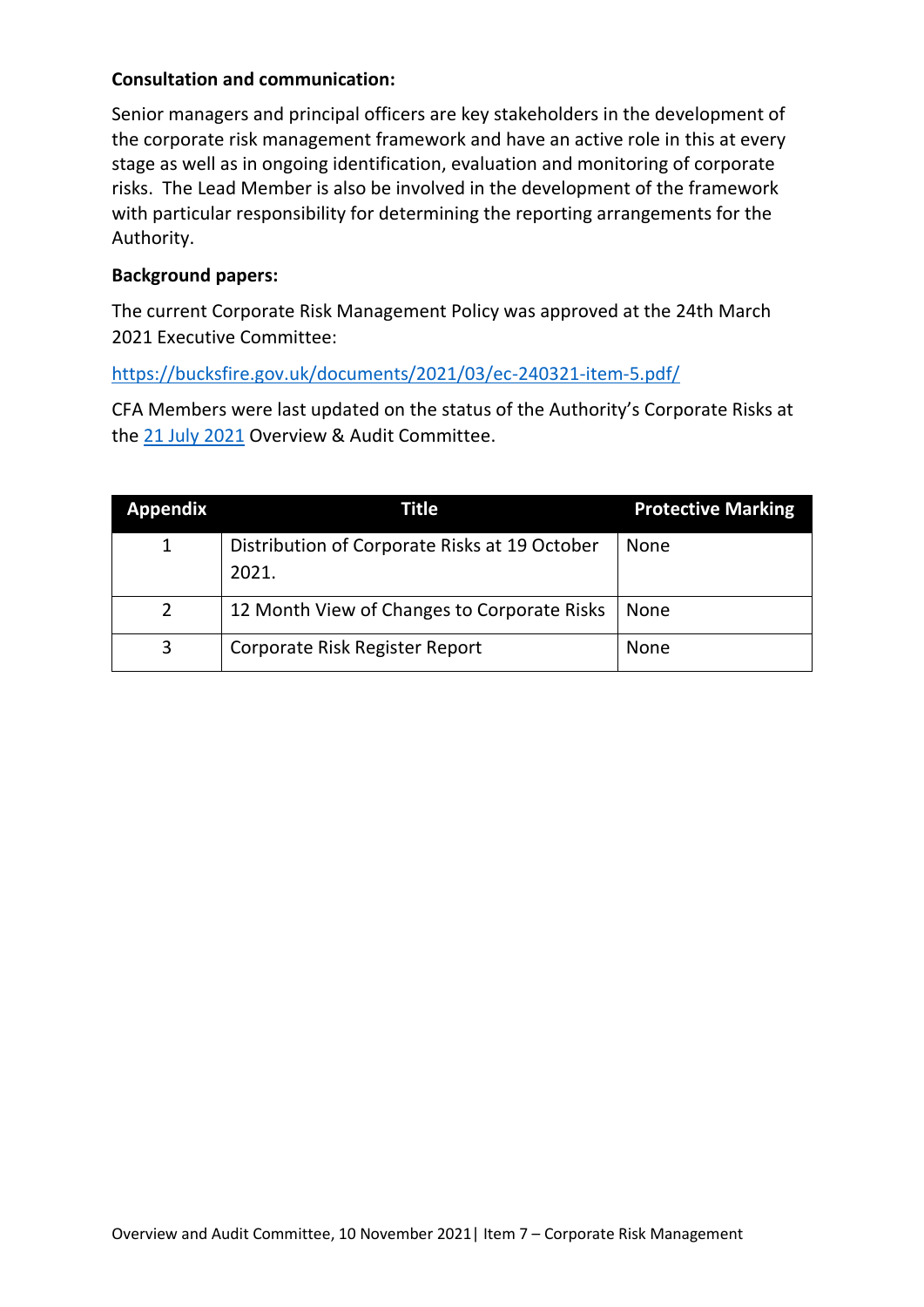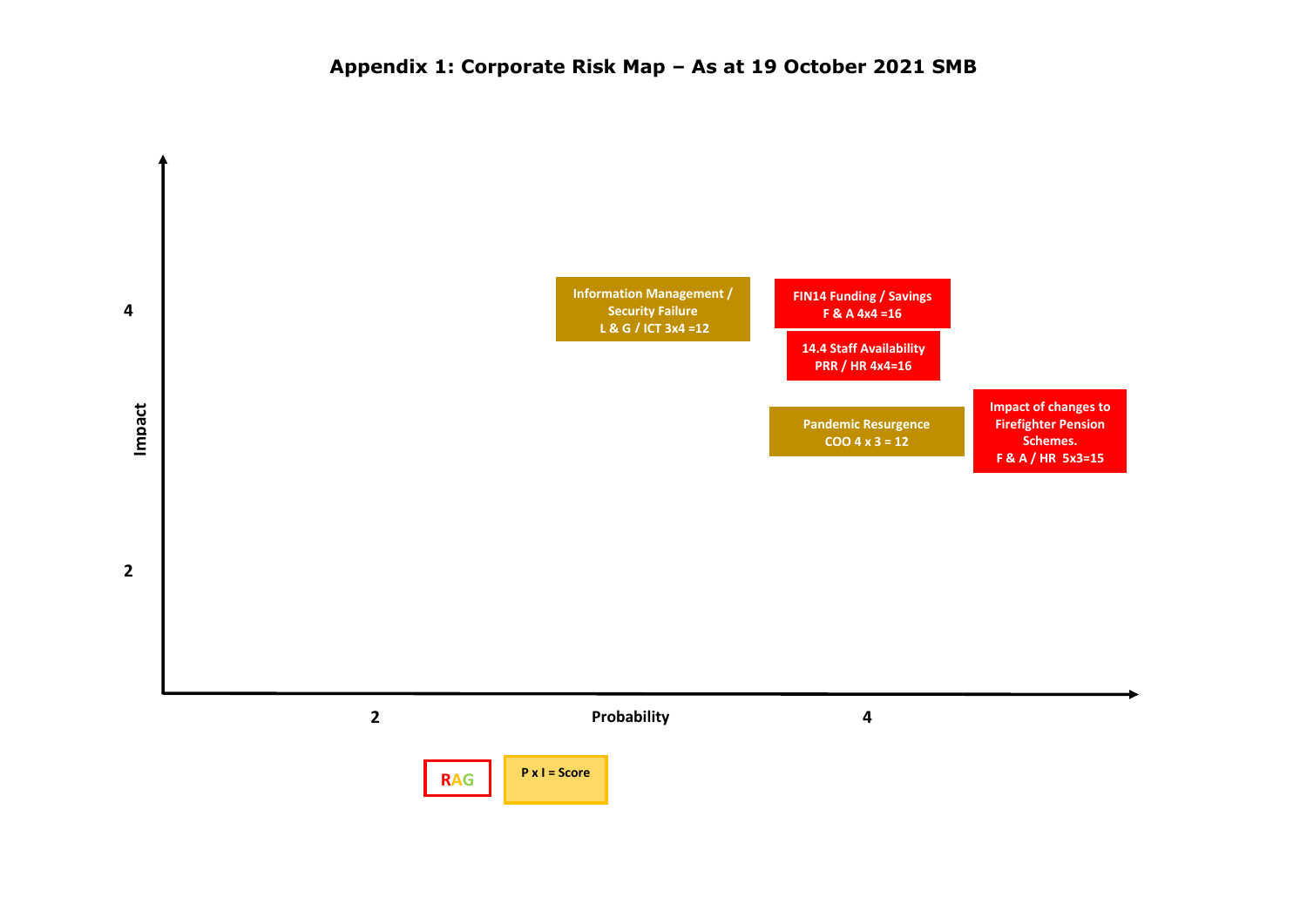

**No UK – EU Trade Agreement** 

#### **Information Management / Security Failure**



#### **Risk of Covid-19 Resurgence / Pandemic Flu**









#### **Impact of Changes to Firefighter Pension Schemes**



**Staff Availability**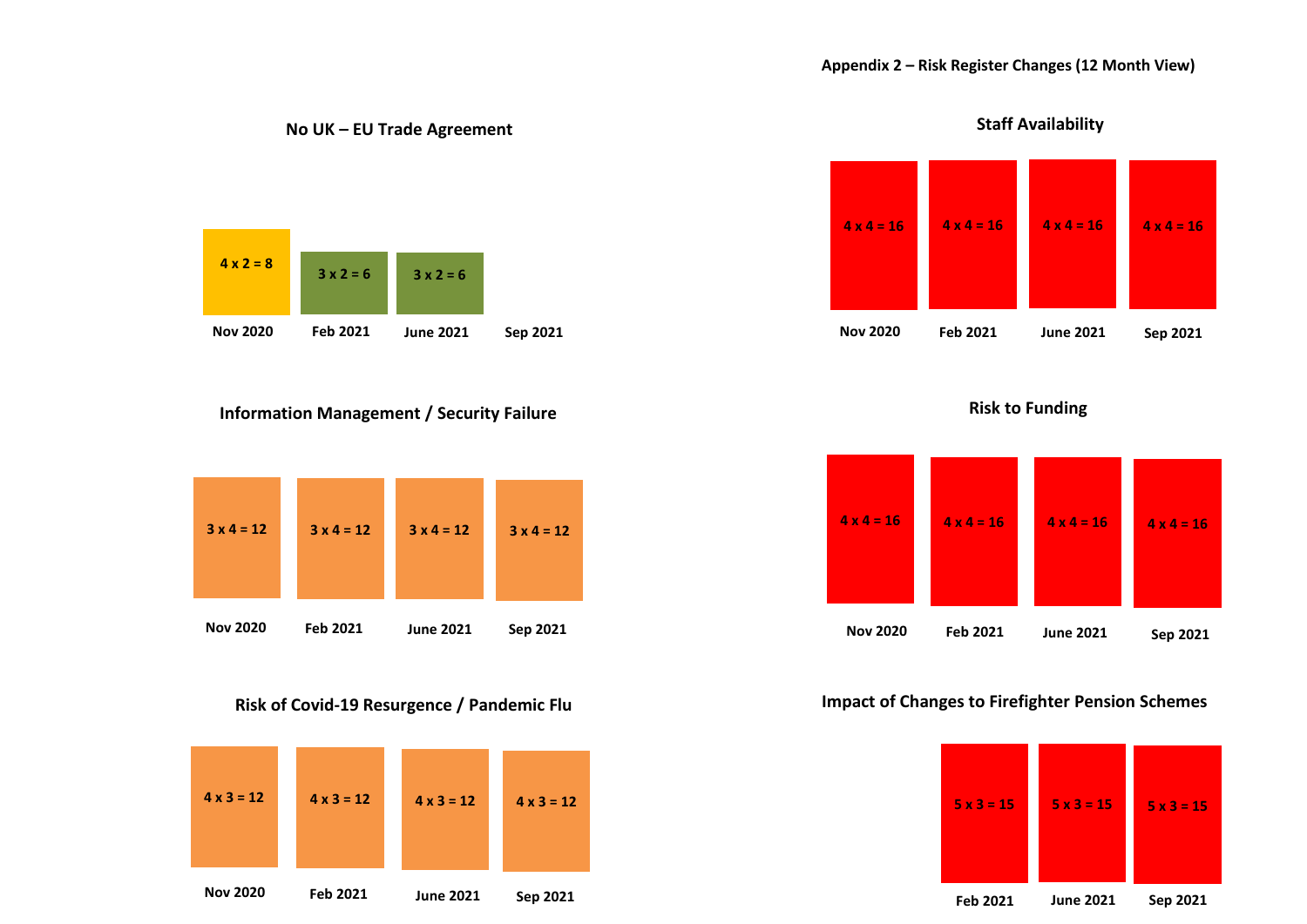# **Corporate Risks**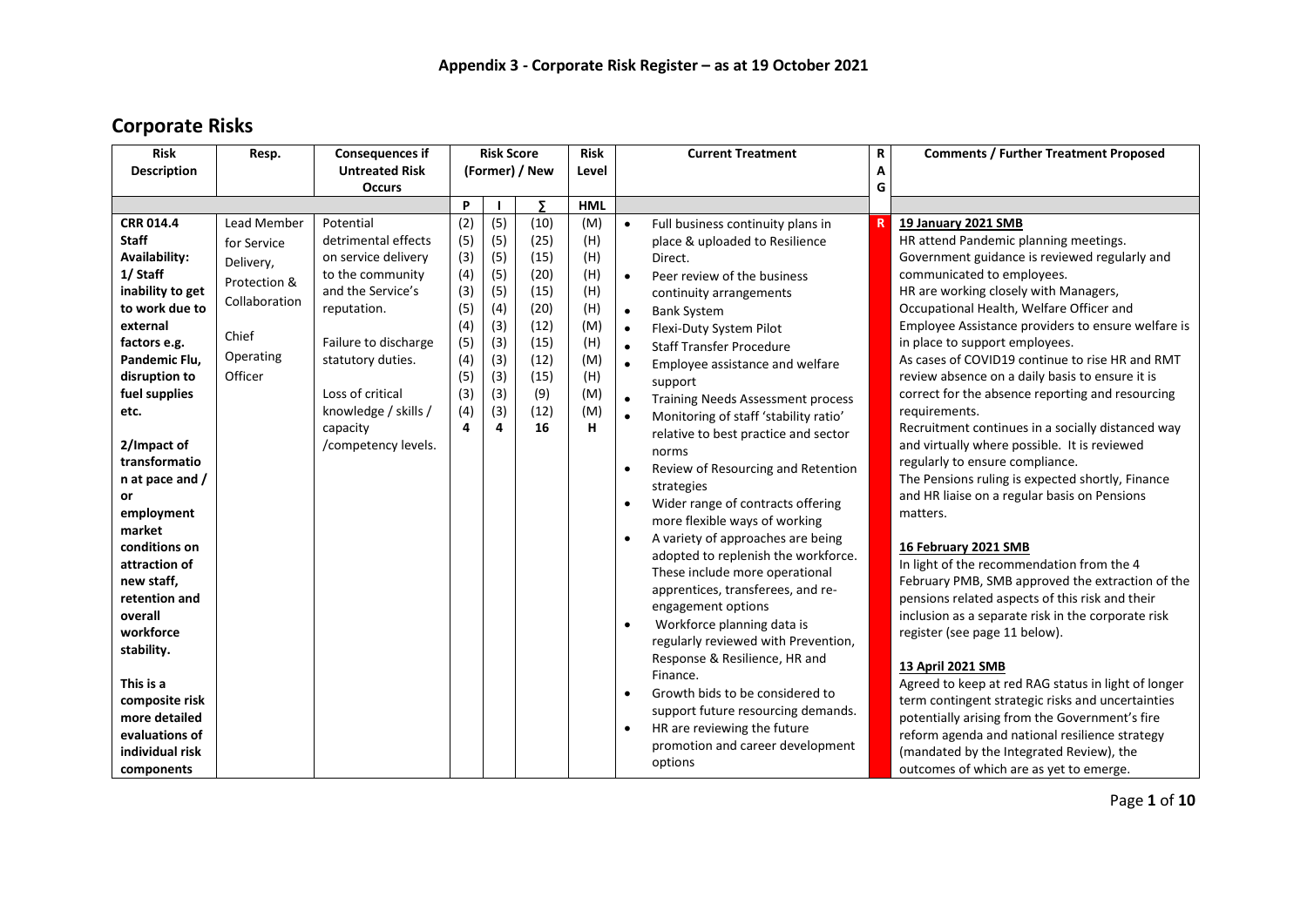| are contained<br>in the HR<br><b>Directorate</b><br>Risk Register. |  | Resourcing levels are constantly<br>$\bullet$<br>monitored to ensure coverage.<br>The Recruitment Oversight Board<br>$\bullet$<br>meets regularly to review resourcing<br>and ensure a joined-up approach.<br>Pensions remedy consultation<br>$\bullet$<br>received, response to be drafted.<br>Workforce planning to be reviewed<br>for implications and plans put in<br>place<br>GC/AC development centre held.<br>$\bullet$<br>CC/WC/SC development centre held<br>$\bullet$<br>in September 2020.<br>On-call virtual awareness evenings<br>$\bullet$<br>held and recruitment continues<br>ensuring compliance with<br>government guidance. | 22 June 2021 SMB<br>No change to risk evaluation or score required at<br>this time.<br>21 September 2021 SMB<br>In light of the continuing staffing challenges, latest<br>workforce planning assumptions and recent<br>numbers of staff who have either given notice to<br>retire or transfer to another Service. Agreement<br>has been given toward commencing a recruitment<br>campaign to employ between $15 - 18$ new<br>operational Firefighters.<br>19 October 2021 SMB<br>The Wholetime Firefighter recruitment campaign<br>has closed. The applications have been shortlisted<br>and invited to take part in the next stages of the<br>process.<br>Support Services and Operational recruitment<br>continues. A range of different attraction methods<br>are being used and evaluated to ensure the most<br>diverse pool of candidates are reached. The<br>findings of the evaluation will inform the |
|--------------------------------------------------------------------|--|------------------------------------------------------------------------------------------------------------------------------------------------------------------------------------------------------------------------------------------------------------------------------------------------------------------------------------------------------------------------------------------------------------------------------------------------------------------------------------------------------------------------------------------------------------------------------------------------------------------------------------------------|---------------------------------------------------------------------------------------------------------------------------------------------------------------------------------------------------------------------------------------------------------------------------------------------------------------------------------------------------------------------------------------------------------------------------------------------------------------------------------------------------------------------------------------------------------------------------------------------------------------------------------------------------------------------------------------------------------------------------------------------------------------------------------------------------------------------------------------------------------------------------------------------------------------|
|                                                                    |  |                                                                                                                                                                                                                                                                                                                                                                                                                                                                                                                                                                                                                                                | recruitment toolkit.                                                                                                                                                                                                                                                                                                                                                                                                                                                                                                                                                                                                                                                                                                                                                                                                                                                                                          |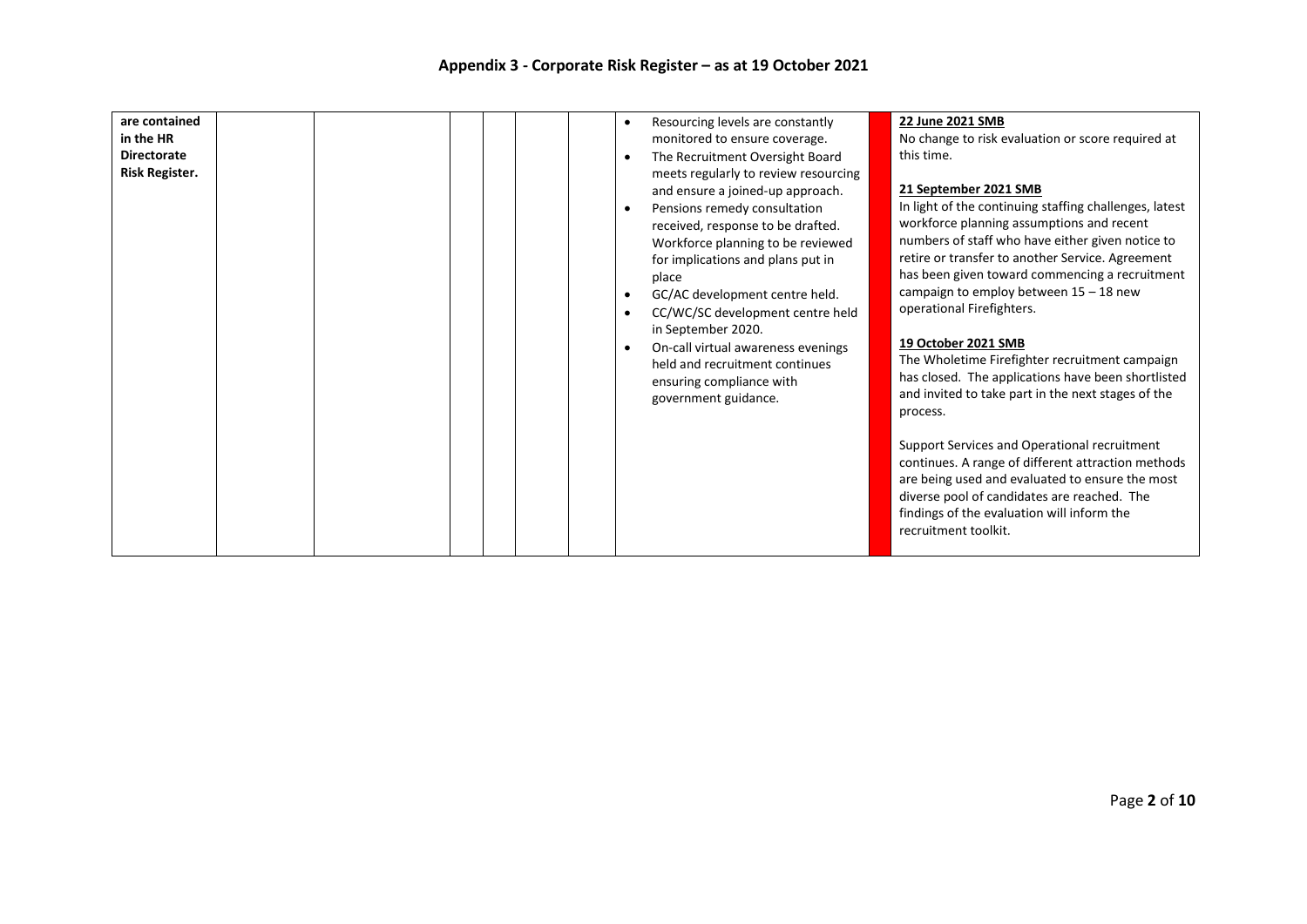| <b>Risk</b>        | Resp.         | <b>Consequences if</b>                 |                | <b>Risk Score</b> |      | <b>Risk</b> | <b>Current Treatment</b>                | R | <b>Comments / Further Treatment Proposed</b>                                           |
|--------------------|---------------|----------------------------------------|----------------|-------------------|------|-------------|-----------------------------------------|---|----------------------------------------------------------------------------------------|
| <b>Description</b> |               | <b>Untreated Risk</b>                  | (Former) / New |                   |      | Level       |                                         | A |                                                                                        |
|                    |               | <b>Occurs</b>                          |                |                   |      |             |                                         | G |                                                                                        |
|                    |               |                                        | P              |                   | Σ    | <b>HML</b>  |                                         |   |                                                                                        |
| Fin $14-$          | Lead Member   | The funding                            | (4)            | (4)               | (16) | H           | Proactive management of the MTFP        | R | 22 September 2020 SMB                                                                  |
| <b>Funding and</b> | for Finance   | settlement now                         |                |                   |      |             | is in force and is very closely aligned |   | No change to position reported at last meeting. No changes                             |
| <b>Savings</b>     | and Assets,   | assumes that a                         | (3)            | (4)               | (12) | M           | to workforce planning.                  |   | to risk score / RAG status recommended at this time.                                   |
| Requirement        | Information   | council tax                            |                |                   |      |             |                                         |   | 20 October2020 SMB                                                                     |
|                    | Security & IT | increase is                            | (3)            | (4)               | (12) | M           | For the present, USAR (S31) grant       |   | The Draft Financial Strategy was approved by SMB for                                   |
|                    |               | required each year<br>in line with the |                |                   |      |             | funding is assumed to continue,         |   | recommendation to the Executive Committee and Fire                                     |
|                    | Director      | prevailing capping                     | 4              | 4                 | 16   | н           | though notification now seems to be     |   | Authority. The Strategy presents multiple financial scenarios                          |
|                    | Finance &     | limit, currently 2%                    |                |                   |      |             | year on year and often after budget     |   | with potential actions that the Service could take in relation                         |
|                    | Assets        | for the Fire                           |                |                   |      |             | setting. If removed, the Authority will |   | to each.                                                                               |
|                    |               | Authority, and that                    |                |                   |      |             | need to cope with a circa £800k cut     |   | 21 October 2020 Update                                                                 |
|                    |               | local growth                           |                |                   |      |             | in funding.                             |   | The Government announced that the Chancellor has decided                               |
|                    |               | meets                                  |                |                   |      |             |                                         |   | to conduct a one-year Spending Review. The Review will                                 |
|                    |               | expectations.                          |                |                   |      |             | The Authority has responded to          |   | conclude in "late November" and it is therefore expected                               |
|                    |               |                                        |                |                   |      |             | consultations and lobbied MPs to        |   | that the Local Government Finance Settlement will be                                   |
|                    |               | If either, or both,<br>did not come to |                |                   |      |             | increase the referendum threshold       |   | announced in late December.                                                            |
|                    |               | fruition then there                    |                |                   |      |             | for fire authorities to £5.             |   |                                                                                        |
|                    |               | is a risk the                          |                |                   |      |             |                                         |   | <b>19 January 2021 SMB</b><br>On 17 December 2020, the Government published the        |
|                    |               | Authority will not                     |                |                   |      |             | As part of the budget setting process,  |   | provisional local government finance settlement for 2021-22.                           |
|                    |               | meet its                               |                |                   |      |             | Officers will seek to identify savings  |   | The proposed referendum principles for fire and rescue                                 |
|                    |               | commitment to                          |                |                   |      |             | opportunities to address the deficit in |   | services is that any increases in Council Tax are limited to less                      |
|                    |               | the PSP 2020 - 25                      |                |                   |      |             | the overall revenue budget for          |   | than 2% (same as for 2020-21).                                                         |
|                    |               | and that a                             |                |                   |      |             | potential implementation in 2022-23.    |   | In a letter dated 24 December 2020, the Minister confirmed                             |
|                    |               | fundamental re-<br>think of service    |                |                   |      |             |                                         |   | that the pensions grant will continue to be paid next year, at                         |
|                    |               | provision would be                     |                |                   |      |             |                                         |   | the same allocations as last year, and will be baselined into                          |
|                    |               | required.                              |                |                   |      |             |                                         |   | the local government finance settlement from 2022-23.                                  |
|                    |               |                                        |                |                   |      |             |                                         |   | 16 February 2021 SMB<br>Final figures received from the billing authorities on council |
|                    |               |                                        |                |                   |      |             |                                         |   | tax and business rates result in an overall budget deficit of                          |
|                    |               |                                        |                |                   |      |             |                                         |   | circa £1.1m for 2021-22. However, there is still a great deal                          |
|                    |               |                                        |                |                   |      |             |                                         |   | of uncertainty over the level of support available from the                            |
|                    |               |                                        |                |                   |      |             |                                         |   | Government, which will in-part depend on the outturn                                   |
|                    |               |                                        |                |                   |      |             |                                         |   | position of the collection funds for 2020-21. The level of                             |
|                    |               |                                        |                |                   |      |             |                                         |   | business rates funding could be especially volatile and will                           |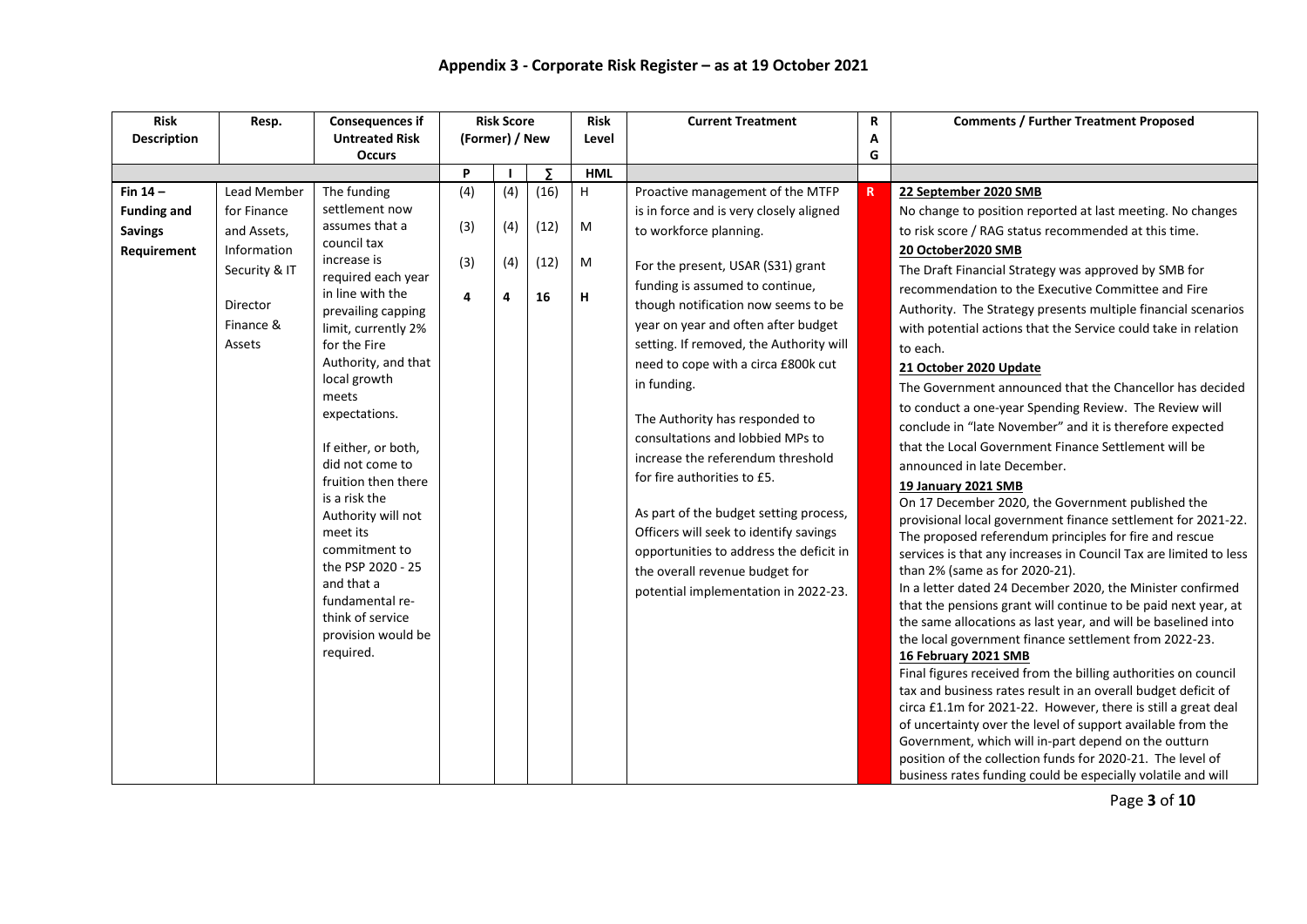|  |  |  |  | require close attention over the coming years due to the<br>substantial level of provisions for bad debts and appeals<br>contained within the figures that have been provided.                                                                                                                                                                                                                                                                                                                                                                                                                                                          |
|--|--|--|--|-----------------------------------------------------------------------------------------------------------------------------------------------------------------------------------------------------------------------------------------------------------------------------------------------------------------------------------------------------------------------------------------------------------------------------------------------------------------------------------------------------------------------------------------------------------------------------------------------------------------------------------------|
|  |  |  |  | 13 April 2021 SMB<br>The Director of Finance & Assets advised that some sundry<br>revenue receipts have been identified or received but these<br>are not material to the strategic financial outlook for the<br>Authority. No change to risk score or RAG status<br>recommended at this time.                                                                                                                                                                                                                                                                                                                                           |
|  |  |  |  | 22 June 2021 SMB<br>The Government has declared it is looking to rule out<br>material change of circumstances appeals in relation to<br>Covid-19, which should lead to an improvement to the<br>business rates collectable for 2022-23.<br>Support staff pay has increased by 2% in line with the final<br>year of the three-year pay deal. The NJC has agreed a pay<br>increase of 1.5% for grey book staff and brigade managers.<br>The Authority had budgeted for 0%, in line with the<br>Government's declared pay pause. This will therefore be an<br>in-year pressure for 2021-22 as well as increasing costs in<br>future years. |
|  |  |  |  | 21 September 2021 SMB<br>An initial evaluation of the potential impact of the<br>Government's recent announcement of increases to<br>employer National Insurance contributions would indicate an<br>increase in revenue costs of c. £150k-£200k. However,<br>Officers current understanding is that local government<br>organisations will be reimbursed for increased employer<br>costs by way of a central government grant.                                                                                                                                                                                                          |
|  |  |  |  | 19 October 2021 SMB<br>It has been confirmed that the Comprehensive Spending<br>Review 2021 will be a multi-year review covering the<br>financial years 2022-23 to 2024-25. The review will conclude<br>on 27 October 2021, alongside Autumn Budget 2021.                                                                                                                                                                                                                                                                                                                                                                               |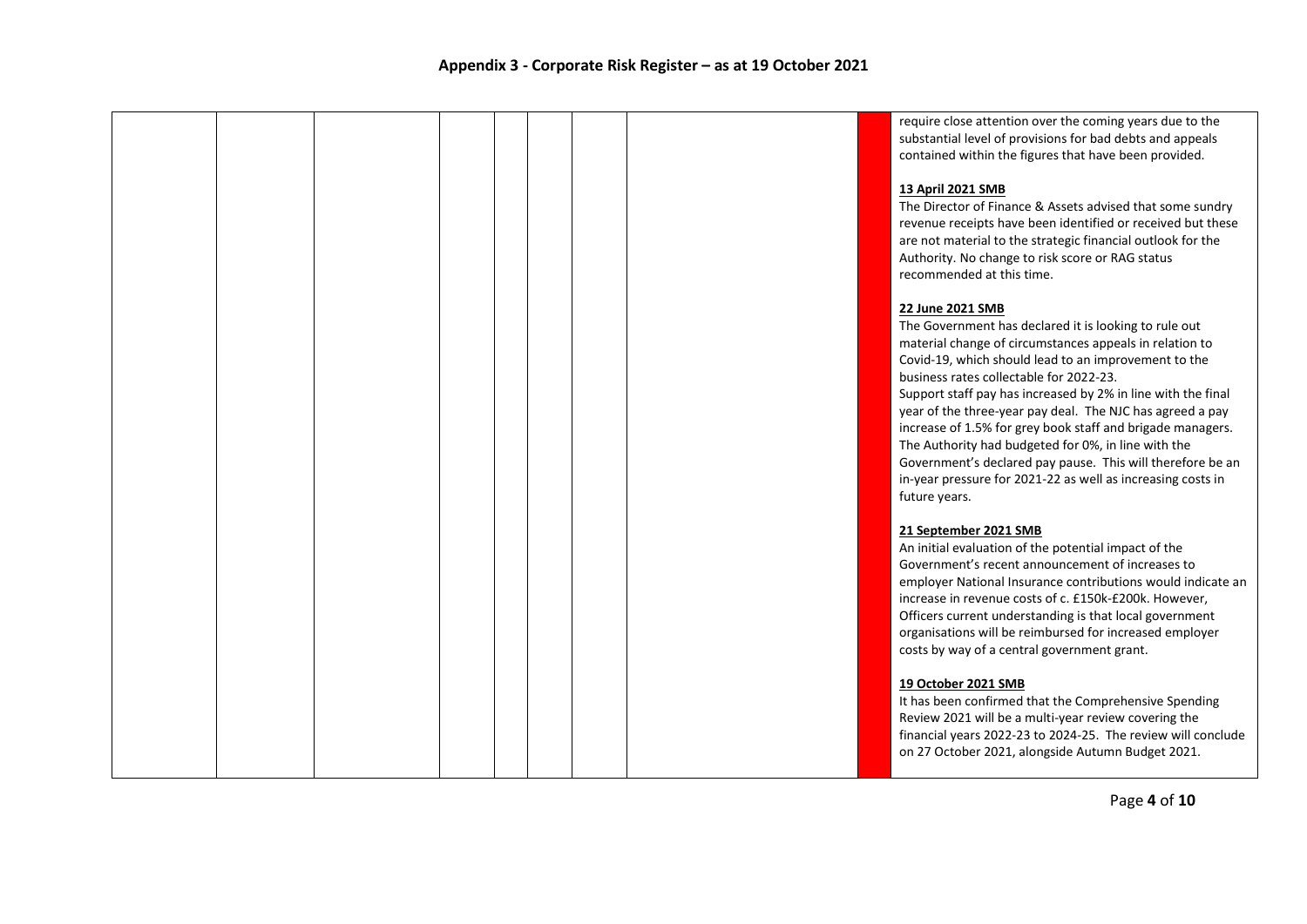| <b>Risk</b>        | Resp.              | <b>Consequences if</b>  |                  | <b>Risk Score</b> |                     | <b>Risk</b> | <b>Current Treatment</b>                                                         | R | <b>Comments / Further Treatment Proposed</b>                                 |
|--------------------|--------------------|-------------------------|------------------|-------------------|---------------------|-------------|----------------------------------------------------------------------------------|---|------------------------------------------------------------------------------|
| <b>Description</b> |                    | <b>Untreated Risk</b>   |                  | (Former) / New    |                     | Level       |                                                                                  | A |                                                                              |
|                    |                    | <b>Occurs</b>           |                  |                   |                     |             |                                                                                  | G |                                                                              |
|                    |                    |                         | P                |                   | $\overline{\Sigma}$ | <b>HML</b>  |                                                                                  |   |                                                                              |
| <b>Information</b> | Lead               | • Inability to          | $\overline{(4)}$ | (4)               | (16)                | (H)         | 1. Appropriate roles:                                                            |   | 19 February 2021 SMB                                                         |
| Management*        | Member for         | access/use the e-       | 3                | 4                 | 12                  | M           | - SIRO has overall responsibility for the management                             |   | Protections in place with our suppliers                                      |
| / Security         | Finance and        | information             |                  |                   |                     |             | of risk                                                                          |   | regarding SolarWinds. Following the attack                                   |
| failure to -       | Assets,            | systems.                |                  |                   |                     |             | - Information and information systems assigned to                                |   | on Microsoft by WannaCry ICT are working                                     |
|                    | Information        | • Severe financial      |                  |                   |                     |             | relevant Information Asset Owners (IAO's)                                        |   | through application of patches.                                              |
| a) comply with     | Security & IT      | penalties from the      |                  |                   |                     |             | Department Security Officer (DSO) the Information                                |   |                                                                              |
| statutory or       |                    | Information             |                  |                   |                     |             | Governance & Compliance Manager has day-to-day                                   |   | 13 April 2021 SMB                                                            |
| regulatory         | Senior             | Commissioner            |                  |                   |                     |             | responsibility for the identification of information                             |   | SMB reviewed the risk evaluation in light of                                 |
|                    | Information        | • Lawsuits from the     |                  |                   |                     |             | risks and their treatments                                                       |   | the recent 'Qakbot' incident but agreed that                                 |
| requirements       | <b>Risk Owner</b>  | public whose            |                  |                   |                     |             | - 'Stewards' assigned by IAO's with day-to-day                                   |   | no change to the current RAG status / score                                  |
|                    | (SIRO)<br>Director | sensitive personal      |                  |                   |                     |             | responsibility for relevant information.<br>2. Virus detection/avoidance:        |   | was required given early detection of the                                    |
| b) manage          | Legal &            | information is          |                  |                   |                     |             | Anti-Malware report - no significant adverse trends                              |   | potential vulnerability and steps taken to                                   |
| technology         | Governance         | accessed causing        |                  |                   |                     |             | identified which indicates that improved security                                |   | contain and remove the risk.                                                 |
|                    |                    | damage and<br>distress. |                  |                   |                     |             | measures such as new email and web filters are being                             |   |                                                                              |
| c) manage          |                    |                         |                  |                   |                     |             | successful in intercepting infected emails and links.                            |   | 22 June 2021 SMB                                                             |
| organisational     |                    | *Information            |                  |                   |                     |             | 3. Policies / procedure:                                                         |   | A number of high-profile websites across the                                 |
| resources          |                    | management is           |                  |                   |                     |             | Comprehensive review and amendment of the                                        |   | globe, including UK government, experienced                                  |
|                    |                    | concerned with the      |                  |                   |                     |             | retention and disposal schedules / Information Asset                             |   | disruption on 8 June 2021 due to a software                                  |
| Deliberate:        |                    | acquisition,            |                  |                   |                     |             | Registers,                                                                       |   | bug at 'Fastly' the cloud-computing company.                                 |
| unauthorised       |                    | custodianship and the   |                  |                   |                     |             | - current and tested business continuity plans / disaster                        |   | Although BFRS does not use Fastly's services                                 |
| access and         |                    | distribution of         |                  |                   |                     |             | recovery plans                                                                   |   | directly the BFRS website nonetheless                                        |
| theft or           |                    | information to those    |                  |                   |                     |             | - employee training/education                                                    |   | experienced a very brief outage as a<br>consequence of this highlighting the |
| encryption of      |                    | who need it, and its    |                  |                   |                     |             | - tested data/systems protection clauses in contracts                            |   | vulnerability of complex interdependent                                      |
| data.              |                    | ultimate disposition    |                  |                   |                     |             | and data-sharing agreements                                                      |   | systems (Fastly operate servers at strategic                                 |
| Accidental:        |                    | through archiving or    |                  |                   |                     |             | - Integrated Impact Assessments (IIA)                                            |   | points around the world to facilitate                                        |
| loss, damage       |                    | deletion. Information   |                  |                   |                     |             | disincentives to unauthorised access e.g. disciplinary                           |   | movement and storage of content close to                                     |
| or destruction     |                    | security is the         |                  |                   |                     |             | action                                                                           |   | their end users). However, the main threat                                   |
|                    |                    | practice of protecting  |                  |                   |                     |             | 4. Premises security:                                                            |   | remains that of malicious attacks as                                         |
| of data            |                    | information by          |                  |                   |                     |             | - Preventative maintenance schedule                                              |   | demonstrated by the recent ransomware                                        |
|                    |                    | mitigating risks such   |                  |                   |                     |             | - Frequent audits at Stations and inventory aligned to                           |   | attack on the Colonial Pipeline operator                                     |
|                    |                    | as unauthorised         |                  |                   |                     |             | asset management system.<br>- Reduction in the number of CCTV requests following |   | which carries 45% of the US east coast's                                     |
|                    |                    | access and its          |                  |                   |                     |             | improved education and guidance in relation to the use                           |   | diesel, petrol and jet fuel supplies. The attack                             |
|                    |                    | unlawful use,           |                  |                   |                     |             | of the same;                                                                     |   | disrupted supplies for several days causing                                  |
|                    |                    | disclosure, disruption, |                  |                   |                     |             |                                                                                  |   | fuel shortages.                                                              |

Page **5** of **10**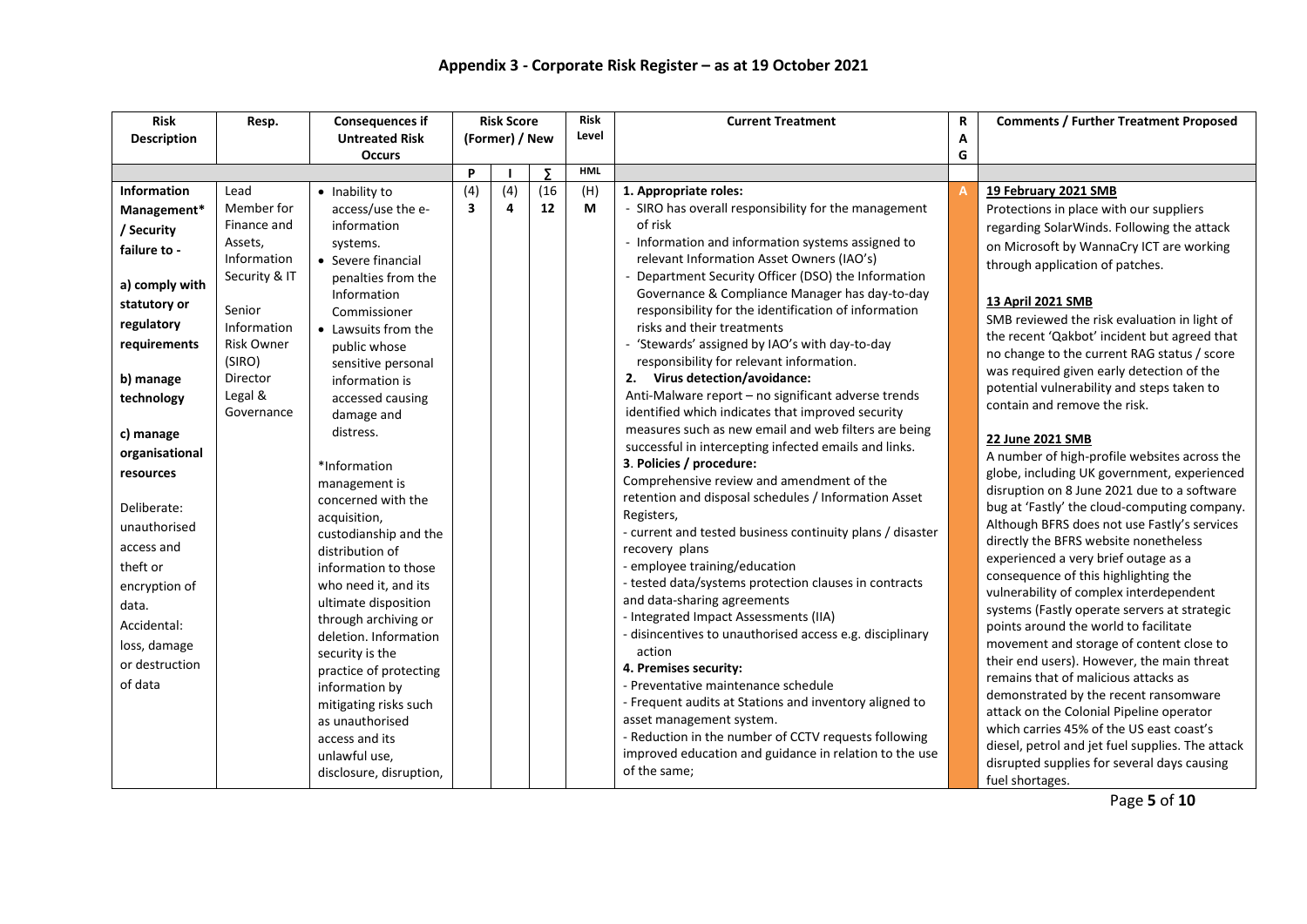| deletion and<br>corruption. As more<br>and more information<br>is held electronically<br>risks have become<br>systems, as well as<br>process and people<br>based and are<br>therefore vulnerable<br>to cyber-attacks.<br>Cyber-crime is<br>unrelenting and<br>issues arise at a<br>greater frequency<br>than existing<br>intrusion attempts<br>can be resolved. As<br>such, this is a<br>constant on the CRR. | - Premises Security Group re-established to meet on a 3<br>monthly basis aligned to the PMB meeting schedule<br>has been suspended during the internal governance<br>review. The associated risks are being monitored.<br>5. Training:<br>The biennial "Responsible for Information" training will<br>be supplemented by the National Cyber Security<br>Centre's new e-learning package 'Top Tips for Staff'<br>which has been built into the Heat training platform as<br>a mandatory biennial package.<br>Cyber-security training, delivered by Thames Valley<br>Police's cyber security advisor, rolled out to members<br>of the Leadership Group during September 2020.<br>Further training planned for 21/22. | 24 August 2021 SMB<br>Employees in the Leadership Group were<br>written to reminding them of the need for<br>them and their teams to complete two<br>mandatory e-learning packages in a 2-year<br>cycle: 'Responsible for information - General<br>Users' and 'Stay Safe Online: Top Tips for<br>Staff' to assist in protecting the cybersecurity<br>of the organisation as well as protecting<br>employees in their on-line activities outside<br>of work.<br>19 October 2021 SMB<br>On 11 October the head of the National<br>Cyber Security Centre (NCSC) stated at the<br>Chatham House Cyber Conference that<br>"ransomware presents the most immediate<br>danger to the UK, UK businesses and most<br>other organisations - from FTSE 100<br>companies to schools; from critical national<br>infrastructure to local councils."; and that "<br>UK's response to these threats is resilience.<br>We need the UK's public sector to be the best<br>defended [from cyber-attack] in the world". |
|---------------------------------------------------------------------------------------------------------------------------------------------------------------------------------------------------------------------------------------------------------------------------------------------------------------------------------------------------------------------------------------------------------------|--------------------------------------------------------------------------------------------------------------------------------------------------------------------------------------------------------------------------------------------------------------------------------------------------------------------------------------------------------------------------------------------------------------------------------------------------------------------------------------------------------------------------------------------------------------------------------------------------------------------------------------------------------------------------------------------------------------------|----------------------------------------------------------------------------------------------------------------------------------------------------------------------------------------------------------------------------------------------------------------------------------------------------------------------------------------------------------------------------------------------------------------------------------------------------------------------------------------------------------------------------------------------------------------------------------------------------------------------------------------------------------------------------------------------------------------------------------------------------------------------------------------------------------------------------------------------------------------------------------------------------------------------------------------------------------------------------------------------------|
|                                                                                                                                                                                                                                                                                                                                                                                                               |                                                                                                                                                                                                                                                                                                                                                                                                                                                                                                                                                                                                                                                                                                                    |                                                                                                                                                                                                                                                                                                                                                                                                                                                                                                                                                                                                                                                                                                                                                                                                                                                                                                                                                                                                    |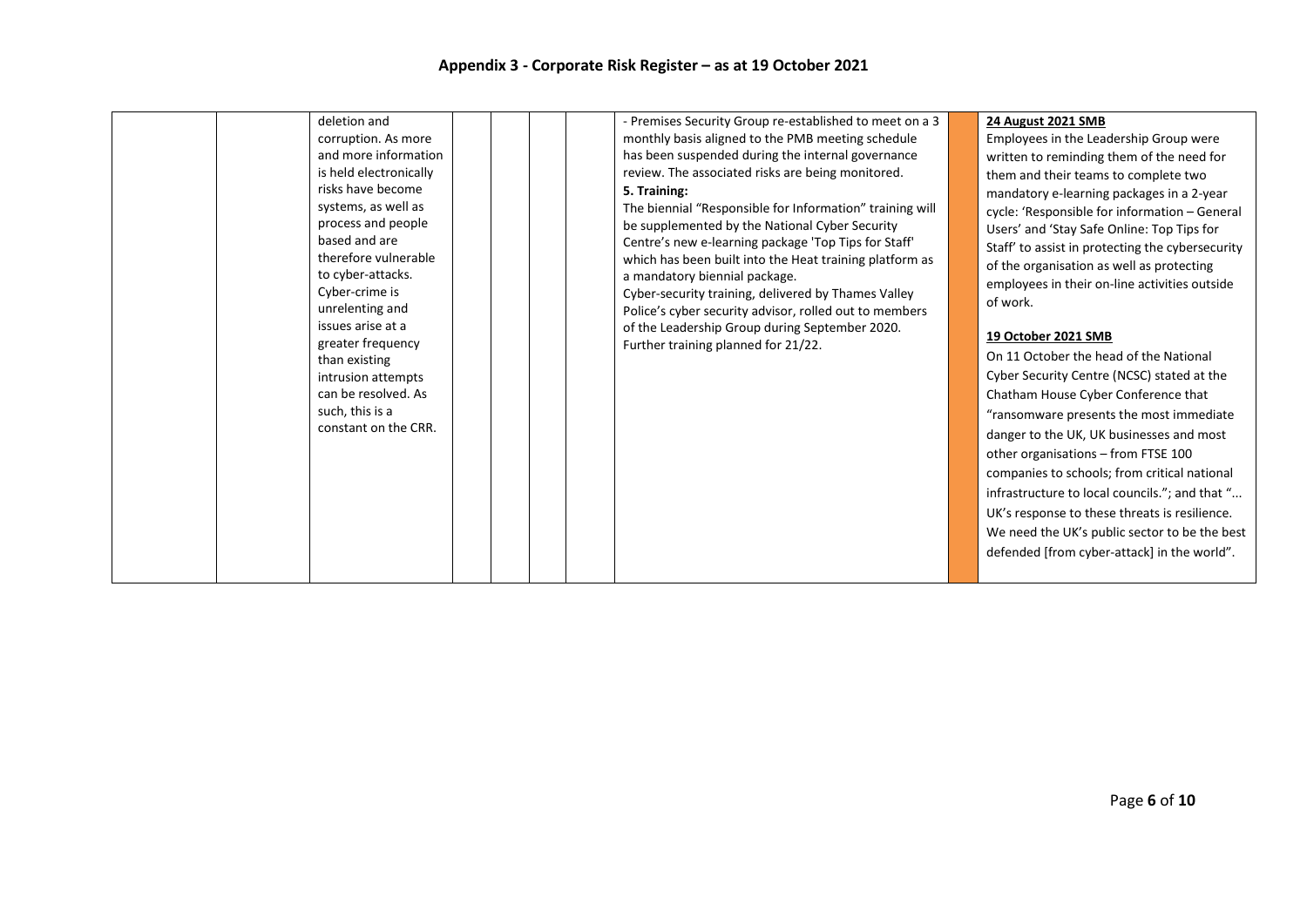| <b>Risk</b>                                                                                                                      | Resp.                                                                                          | <b>Consequences if</b>                                                                                                                                                                                            |                | <b>Risk Score</b> |       | <b>Risk</b> | <b>Current Treatment</b>                                                                                                                                                                                                                                                                                                                                                                                                                                                                                                                                                                                                                                                                                                                                                                                                                                                                                                                    | R | <b>Comments / Further Treatment Proposed</b>                                                                                                                                                                                                                                                                                                                                                                                                                                                                                                                                                                                                                                                                                                                                                                                                                                                                                                                                                                                                                                                                                                                                                                                                                                                                                                                                                                                                                                                                                              |
|----------------------------------------------------------------------------------------------------------------------------------|------------------------------------------------------------------------------------------------|-------------------------------------------------------------------------------------------------------------------------------------------------------------------------------------------------------------------|----------------|-------------------|-------|-------------|---------------------------------------------------------------------------------------------------------------------------------------------------------------------------------------------------------------------------------------------------------------------------------------------------------------------------------------------------------------------------------------------------------------------------------------------------------------------------------------------------------------------------------------------------------------------------------------------------------------------------------------------------------------------------------------------------------------------------------------------------------------------------------------------------------------------------------------------------------------------------------------------------------------------------------------------|---|-------------------------------------------------------------------------------------------------------------------------------------------------------------------------------------------------------------------------------------------------------------------------------------------------------------------------------------------------------------------------------------------------------------------------------------------------------------------------------------------------------------------------------------------------------------------------------------------------------------------------------------------------------------------------------------------------------------------------------------------------------------------------------------------------------------------------------------------------------------------------------------------------------------------------------------------------------------------------------------------------------------------------------------------------------------------------------------------------------------------------------------------------------------------------------------------------------------------------------------------------------------------------------------------------------------------------------------------------------------------------------------------------------------------------------------------------------------------------------------------------------------------------------------------|
| <b>Description</b>                                                                                                               |                                                                                                | <b>Untreated</b>                                                                                                                                                                                                  | (Former) / New |                   | Level |             |                                                                                                                                                                                                                                                                                                                                                                                                                                                                                                                                                                                                                                                                                                                                                                                                                                                                                                                                             |   |                                                                                                                                                                                                                                                                                                                                                                                                                                                                                                                                                                                                                                                                                                                                                                                                                                                                                                                                                                                                                                                                                                                                                                                                                                                                                                                                                                                                                                                                                                                                           |
|                                                                                                                                  |                                                                                                |                                                                                                                                                                                                                   | P              |                   | Σ     | <b>HML</b>  |                                                                                                                                                                                                                                                                                                                                                                                                                                                                                                                                                                                                                                                                                                                                                                                                                                                                                                                                             | G |                                                                                                                                                                                                                                                                                                                                                                                                                                                                                                                                                                                                                                                                                                                                                                                                                                                                                                                                                                                                                                                                                                                                                                                                                                                                                                                                                                                                                                                                                                                                           |
| <b>Risk of</b><br>resurgence of<br>Covid-19 and<br>/ or seasonal<br>influenza in<br>Autumn /<br>Winter 2020<br>and into<br>2021. | Lead Member<br>for Health and<br>Safety and<br>Corporate Risk<br>Chief<br>Operating<br>Officer | Increased levels of<br>sickness absence<br>amongst staff.<br>Potential<br>degradation of<br>capacity or<br>capability to<br>deliver key<br>services to the<br>public and / or<br>sustain supporting<br>functions. | (4)            | (3)               | (12)  | M           | In addition to controls identified for existing staff<br>availability risk (see page 1-2 above):<br>Maintenance of current social distancing and<br>$\bullet$<br>sanitisation regimes in all Authority workplaces.<br>Remote working for functions that do not<br>$\bullet$<br>require physical presences in Authority<br>workspaces.<br>Risk assess and prioritise non-emergency<br>$\bullet$<br>services requiring physical contact with the<br>public, suppliers, partner agencies etc.<br>Provision of appropriate PPE for staff required<br>$\bullet$<br>to work in close proximity with the public.<br>Appliance / service availability degradation<br>$\bullet$<br>planning.<br>Free seasonal flu jabs available to all staff.<br>$\bullet$<br>Covid-19 app rolled out to all sites, and pushed<br>$\bullet$<br>to all Authority phones<br>Lateral flow testing available to all staff via<br>$\bullet$<br>workplace collect scheme. |   | 16 February 2021 SMB<br>The Service continues to deploy safeguarding<br>measures for staff to protect them from the<br>effects of COVID-19 due to the virus being<br>unknowingly spread. Lateral Flow Testing has<br>now been made available to all staff and will<br>help to identify anyone in the workplace who<br>may not be displaying any symptoms<br>(asymptomatic). Furthermore, effective<br>working with colleagues within the NHS and<br>CCGs, has enabled 263 staff, to be offered the<br>COVID vaccine earlier than would otherwise<br>have been expected by drawing on unused<br>capacity within vaccine batches. This equates to<br>54% of the establishment / workforce.<br>13 April 2021 SMB<br>The Head of Covid 19 Preparedness & Response<br>updated on plans to introduce arrangements<br>for staff to undertake lateral flow tests at<br>home, through the Workplace Collect<br>programme, in association with the Dept of<br>Health and Social Care (DHSC). Although<br>current direction of travel in relation to Covid<br>recovery aligned to Government road-map is<br>positive it was agreed that the current risk<br>score would remain but be kept under review in<br>light of external developments.<br>22 June 2021 SMB<br>Officers continue to monitor developments in<br>relation to the Government's recovery road-<br>map and potential delays to the relaxation of<br>'lockdown' measures in light of the rise in Delta<br>variant infections. No change to risk score or<br>evaluation at this time. |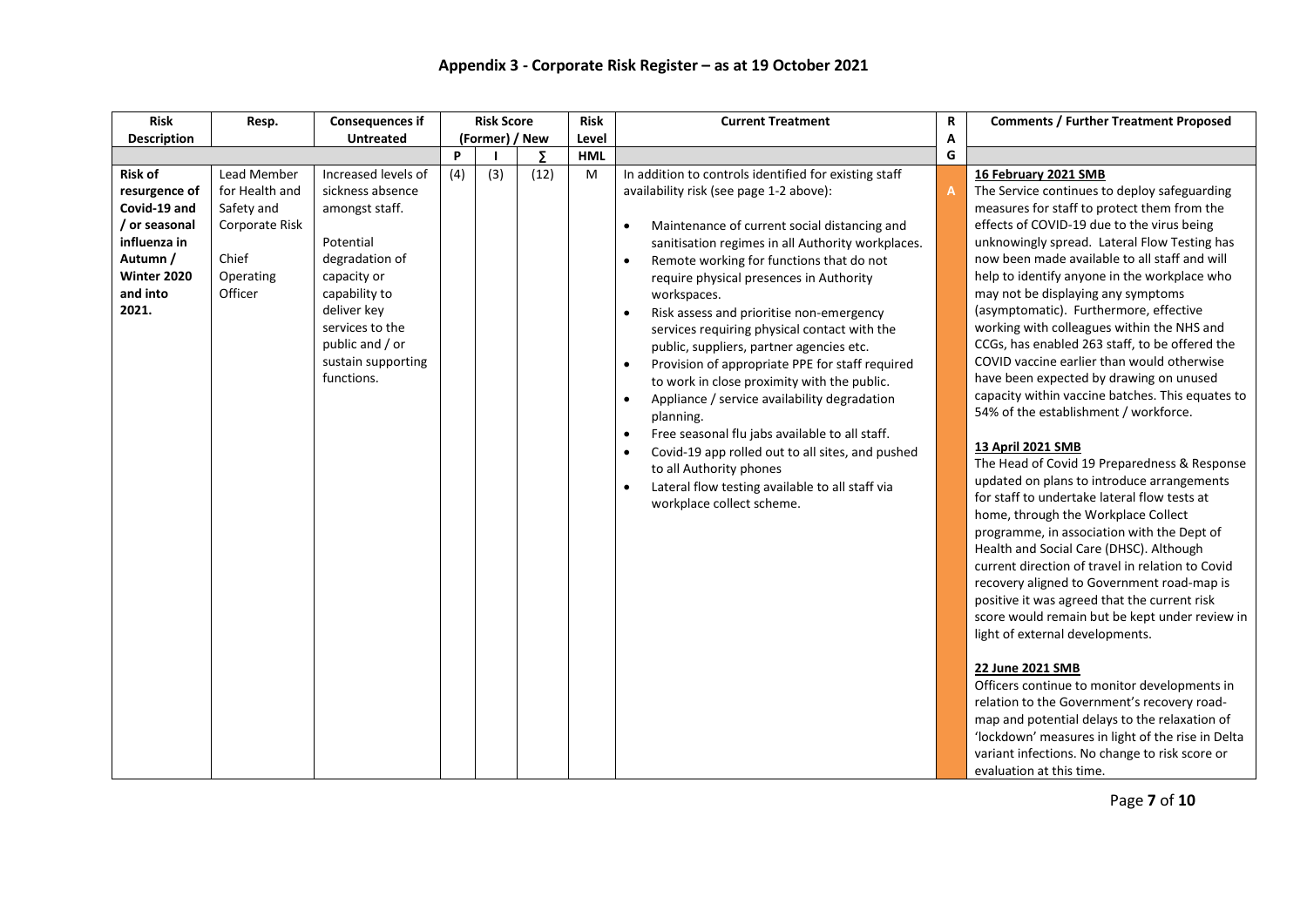| 6 July 2021 Update<br>The Parliamentary decision on whether to<br>move to step four on 19 July will be taken on 12<br>July. The pandemic management group<br>continue to monitor the risks to staff and will<br>ensure the appropriate controls remain in place<br>as wider social restrictions are lifted.<br>24 August 2021 SMB<br>On 2 August the Service's strategy for ongoing<br>mitigation of Covid risks was released following<br>the Government's move to 'Step 4' from 19<br>July.<br>19 October 2021 SMB<br>Throughout the different phases of the Covid<br>pandemic the Service has taken a measured<br>approach to reintroducing activities previously<br>paused or restricted. Following the<br>Government's announcement in relation to its<br>Autumn / Winter plan, we are now at the stage<br>whereby all our business-as-usual activities can<br>resume, so long as we continue to consider our<br>own safety and that of the communities we<br>serve, by accepting a well-embedded range of<br>Covid-19 controls. Furthermore, despite the<br>increase in the number of Covid cases across<br>both Buckinghamshire and Milton Keynes, this<br>has not seen in a rise in Covid related absence<br>amongst staff. |  |  |  |  |  |
|-------------------------------------------------------------------------------------------------------------------------------------------------------------------------------------------------------------------------------------------------------------------------------------------------------------------------------------------------------------------------------------------------------------------------------------------------------------------------------------------------------------------------------------------------------------------------------------------------------------------------------------------------------------------------------------------------------------------------------------------------------------------------------------------------------------------------------------------------------------------------------------------------------------------------------------------------------------------------------------------------------------------------------------------------------------------------------------------------------------------------------------------------------------------------------------------------------------------------------------|--|--|--|--|--|
|                                                                                                                                                                                                                                                                                                                                                                                                                                                                                                                                                                                                                                                                                                                                                                                                                                                                                                                                                                                                                                                                                                                                                                                                                                     |  |  |  |  |  |
|                                                                                                                                                                                                                                                                                                                                                                                                                                                                                                                                                                                                                                                                                                                                                                                                                                                                                                                                                                                                                                                                                                                                                                                                                                     |  |  |  |  |  |
|                                                                                                                                                                                                                                                                                                                                                                                                                                                                                                                                                                                                                                                                                                                                                                                                                                                                                                                                                                                                                                                                                                                                                                                                                                     |  |  |  |  |  |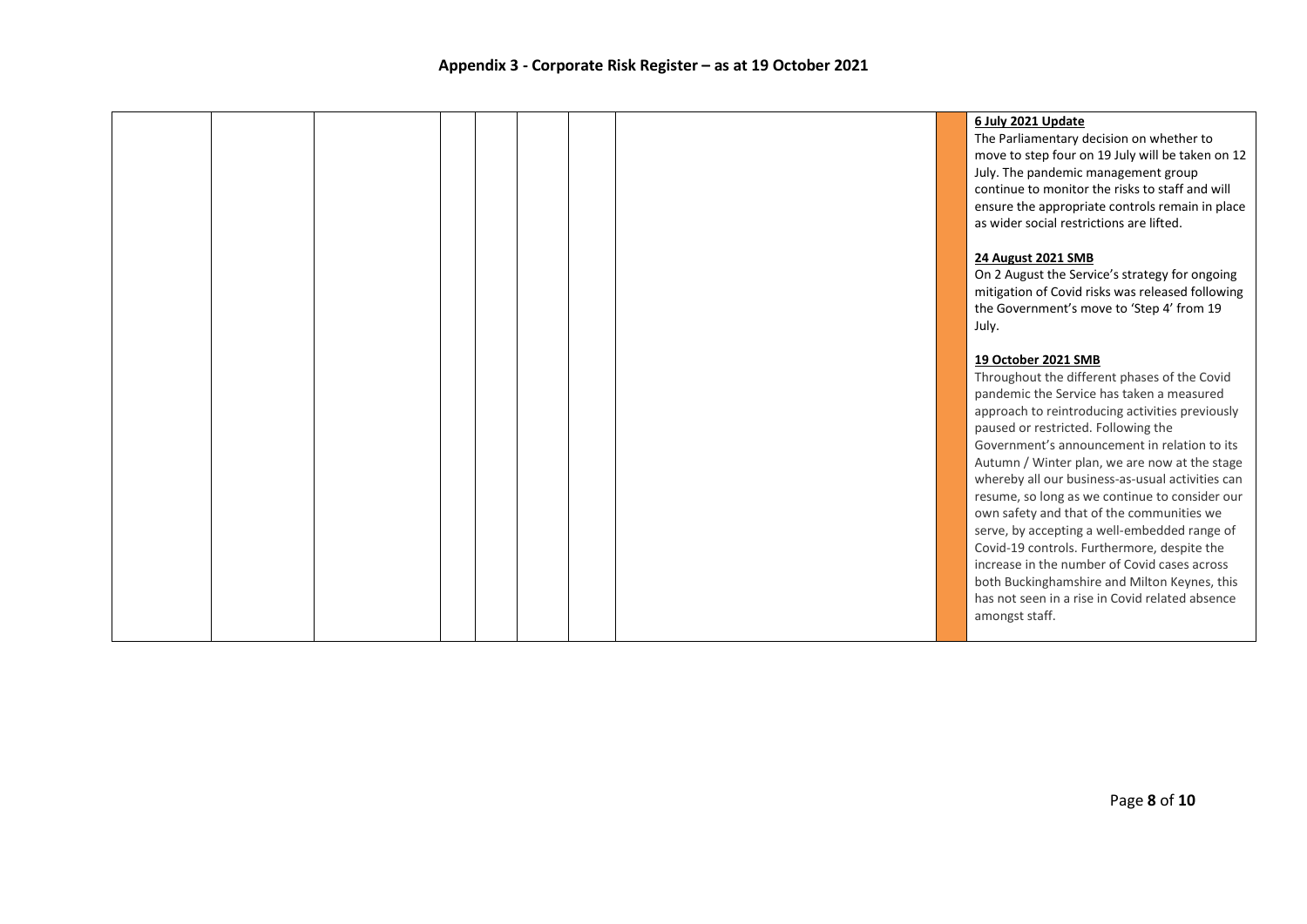| <b>Risk Description</b>                                                                                                                                                                                                            | Resp.                                                                                                           | <b>Consequences if</b>                                                                                                                                                                                                                                                                                                                  |   | <b>Risk Score</b>       |                | <b>Risk</b> |                                                               | <b>Current Treatment</b>                                                                                                                                                                                                                                                                                                                                                                                                                                                                                                 | R | <b>Comments / Further Treatment Proposed</b>                                                                                                                                                                                                                                                                                                                                                                                                                                                                                                                                                                                                                                                                                                                                                                                                                                                                                                                                                                                                                                                                                                                                                                                                                                                                                                                                                                                                                                                                                                   |
|------------------------------------------------------------------------------------------------------------------------------------------------------------------------------------------------------------------------------------|-----------------------------------------------------------------------------------------------------------------|-----------------------------------------------------------------------------------------------------------------------------------------------------------------------------------------------------------------------------------------------------------------------------------------------------------------------------------------|---|-------------------------|----------------|-------------|---------------------------------------------------------------|--------------------------------------------------------------------------------------------------------------------------------------------------------------------------------------------------------------------------------------------------------------------------------------------------------------------------------------------------------------------------------------------------------------------------------------------------------------------------------------------------------------------------|---|------------------------------------------------------------------------------------------------------------------------------------------------------------------------------------------------------------------------------------------------------------------------------------------------------------------------------------------------------------------------------------------------------------------------------------------------------------------------------------------------------------------------------------------------------------------------------------------------------------------------------------------------------------------------------------------------------------------------------------------------------------------------------------------------------------------------------------------------------------------------------------------------------------------------------------------------------------------------------------------------------------------------------------------------------------------------------------------------------------------------------------------------------------------------------------------------------------------------------------------------------------------------------------------------------------------------------------------------------------------------------------------------------------------------------------------------------------------------------------------------------------------------------------------------|
|                                                                                                                                                                                                                                    |                                                                                                                 | <b>Untreated Risk Occurs</b>                                                                                                                                                                                                                                                                                                            |   |                         | (Former) / New | Level       |                                                               |                                                                                                                                                                                                                                                                                                                                                                                                                                                                                                                          | А |                                                                                                                                                                                                                                                                                                                                                                                                                                                                                                                                                                                                                                                                                                                                                                                                                                                                                                                                                                                                                                                                                                                                                                                                                                                                                                                                                                                                                                                                                                                                                |
|                                                                                                                                                                                                                                    |                                                                                                                 |                                                                                                                                                                                                                                                                                                                                         | P |                         | Σ              | <b>HML</b>  |                                                               |                                                                                                                                                                                                                                                                                                                                                                                                                                                                                                                          | G |                                                                                                                                                                                                                                                                                                                                                                                                                                                                                                                                                                                                                                                                                                                                                                                                                                                                                                                                                                                                                                                                                                                                                                                                                                                                                                                                                                                                                                                                                                                                                |
| <b>Court of Appeal</b><br>ruling on the<br>McCloud /<br><b>Sargeant cases:</b><br>potential impact<br>on staff<br>retirement<br>profile,<br>resourcing to<br>implement<br>required<br>changes and<br>financial<br>impacts thereof. | Lead<br>Member for<br>Finance and<br>Assets,<br>Information<br>Security & IT<br>Director<br>Finance &<br>Assets | Potential detrimental<br>effects on service<br>delivery to the<br>community and Service<br>reputation.<br>Failure to discharge<br>statutory duties.<br>Loss of critical<br>knowledge / skills /<br>capacity / competency<br>levels,<br>Failure to comply with<br>legal requirements.<br>Unknown /<br>unquantified budgetary<br>impacts. | 5 | $\overline{\mathbf{3}}$ | 15             | н           | $\bullet$<br>$\bullet$<br>$\bullet$<br>$\bullet$<br>$\bullet$ | Review of Resourcing and Retention<br>strategies<br>Workforce planning data is regularly<br>reviewed with Prevention, Response &<br>Resilience, HR and Finance.<br>Resourcing levels are constantly<br>monitored to ensure coverage.<br>Potential impacts on costs to be<br>factored into future Medium-Term<br>Financial Planning process.<br>Recruitment of dedicated specialist<br>resource to evaluate requirements<br>arising from the Court of Appeal ruling<br>and implement necessary<br>administrative changes. |   | 16 February 2021 SMB<br>In light of the recommendation from the 4 February<br>PMB, SMB approved the extraction of the pensions<br>related aspects of this risk and their inclusion as a<br>separate risk in the corporate risk register.<br>On 12 February 2021 the judgment of the<br>Employment Appeal Tribunal was handed down. This<br>found that authorities had acted unlawfully in<br>implementing the legislated changes to the<br>Firefighters Pension Scheme. Officers await further<br>advice on the implications of this judgment, especially<br>in relation to payments due to those who have<br>recently retired or are due to do so imminently.<br>13 April 2021 SMB<br>A recent Home Office 'one-off' allocation of funding<br>to mitigate some of the cost of additional<br>administrative burdens arising from Court / Tribunal<br>decisions in relation to the Firefighters Pension<br>Scheme (£32,301 being the pro rata share of the £3m<br>allocated nationally) was noted. The potential risks to<br>the schemes administration nationally as a result of<br>provider consolidation were discussed and noted<br>alongside potential cost sharing across fire authorities<br>nationally to offset potential financial risks arising<br>from further litigation in relation to schemes at<br>individual authority level.<br>22 June 2021 SMB<br>The Home Office and LGA issued version 2 of their<br>immediate detriment guidance in June 2021. This will<br>assist with the handling of immediate detriment<br>payments. |